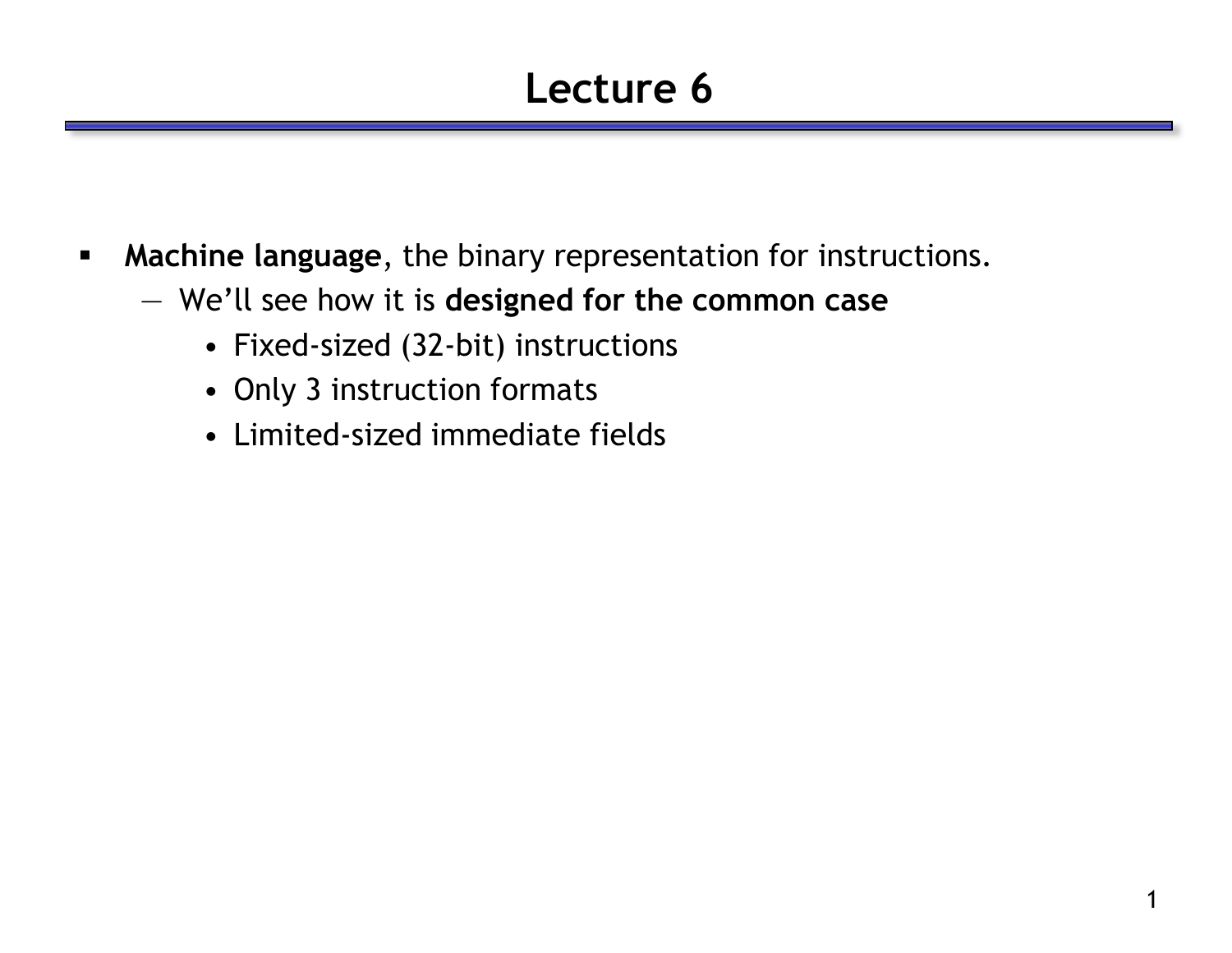#### **Assembly vs. machine language**

- So far we've been using assembly language.
	- We assign names to operations (e.g.,  $\overline{add}$ ) and operands (e.g.,  $\overline{5}$ t0).
	- Branches and jumps use labels instead of actual addresses.
	- Assemblers support many pseudo-instructions.
- **Programs must eventually be translated into machine language, a binary** format that can be stored in memory and decoded by the CPU.
- **MIPS machine language is designed to be easy to decode.** 
	- Each MIPS instruction is the same length, 32 bits.
	- There are only three different instruction formats, which are very similar to each other.
- Studying MIPS machine language will also reveal some restrictions in the instruction set architecture, and how they can be overcome.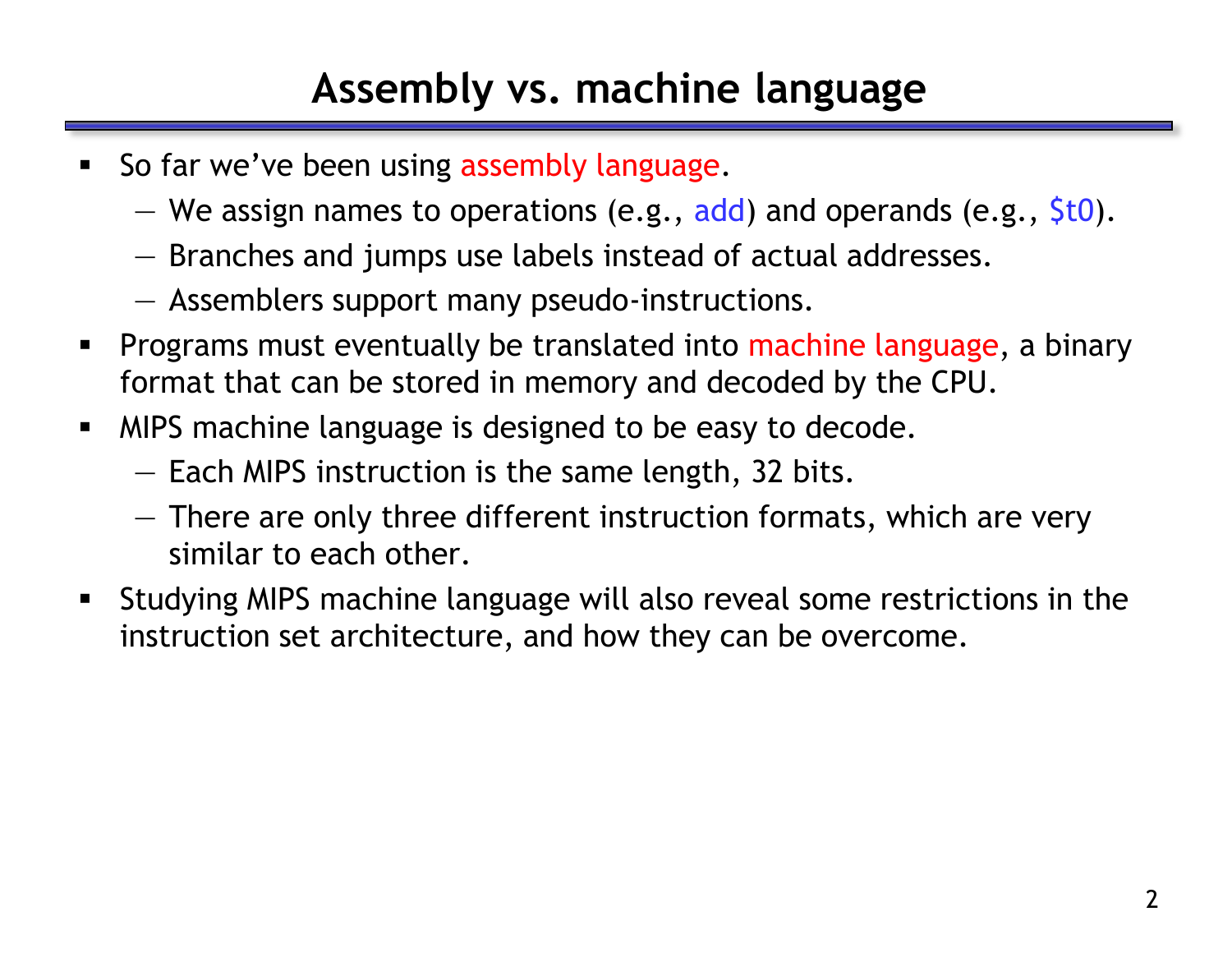Register-to-register arithmetic instructions use the R-type format.

| <b>OD</b> |        |        | rd     | shamt  | func   |
|-----------|--------|--------|--------|--------|--------|
| 6 bits    | 5 bits | 5 bits | 5 bits | 5 bits | 6 bits |

- **This format includes six different fields.** 
	- op is an operation code or opcode that selects a specific operation.
	- rs and rt are the first and second source registers.
	- $-$  rd is the destination register.
	- shamt is only used for shift instructions.
	- func is used together with op to select an arithmetic instruction.
- The inside back cover of the textbook lists opcodes and function codes for all of the MIPS instructions.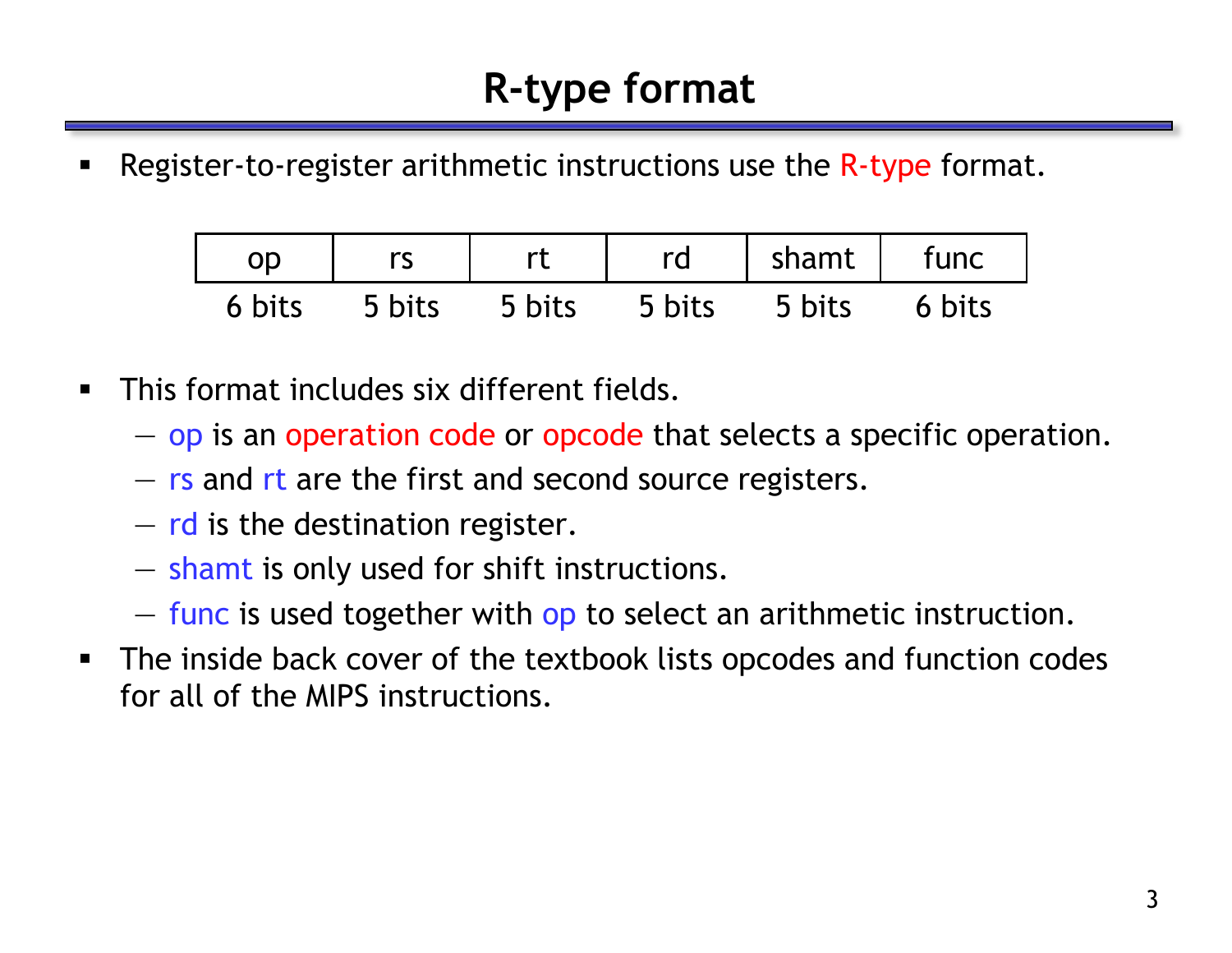#### **About the registers**

- We have to encode register names as 5-bit numbers from 00000 to 11111.
	- $-$  For example,  $$t8$  is register \$24, which is represented as 11000.
	- The complete mapping is given on page A-23 in the book.
- The number of registers available affects the instruction length.
	- Each R-type instruction references 3 registers, which requires a total of 15 bits in the instruction word.
	- We can't add more registers without either making instructions longer than 32 bits, or shortening other fields like op and possibly reducing the number of available operations.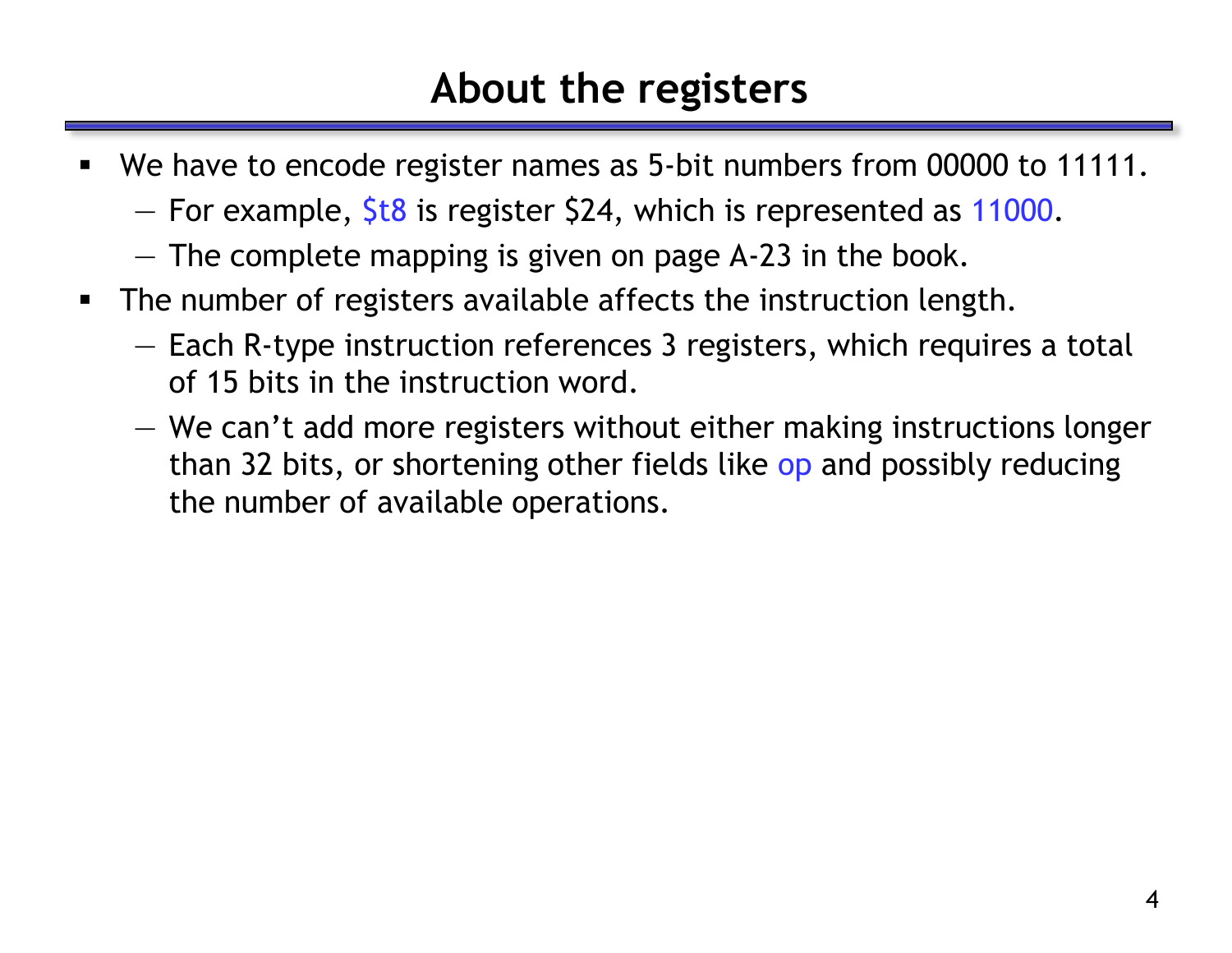Load, store, branch and immediate instructions all use the *I-type* format.

| ОD     |        | rt     | address |
|--------|--------|--------|---------|
| 6 bits | 5 hits | 5 bits | 16 bits |

- For uniformity, op, rs and rt are in the same positions as in the R-format.
- **The meaning of the register fields depends on the exact instruction.** 
	- rs is a source register—an address for loads and stores, or an operand for branch and immediate arithmetic instructions.
	- rt is a source register for branches, but a destination register for the other I-type instructions.
- The address is a 16-bit signed two's-complement value.
	- $-$  It can range from  $-32,768$  to  $+32,767$ .
	- But that's not always enough!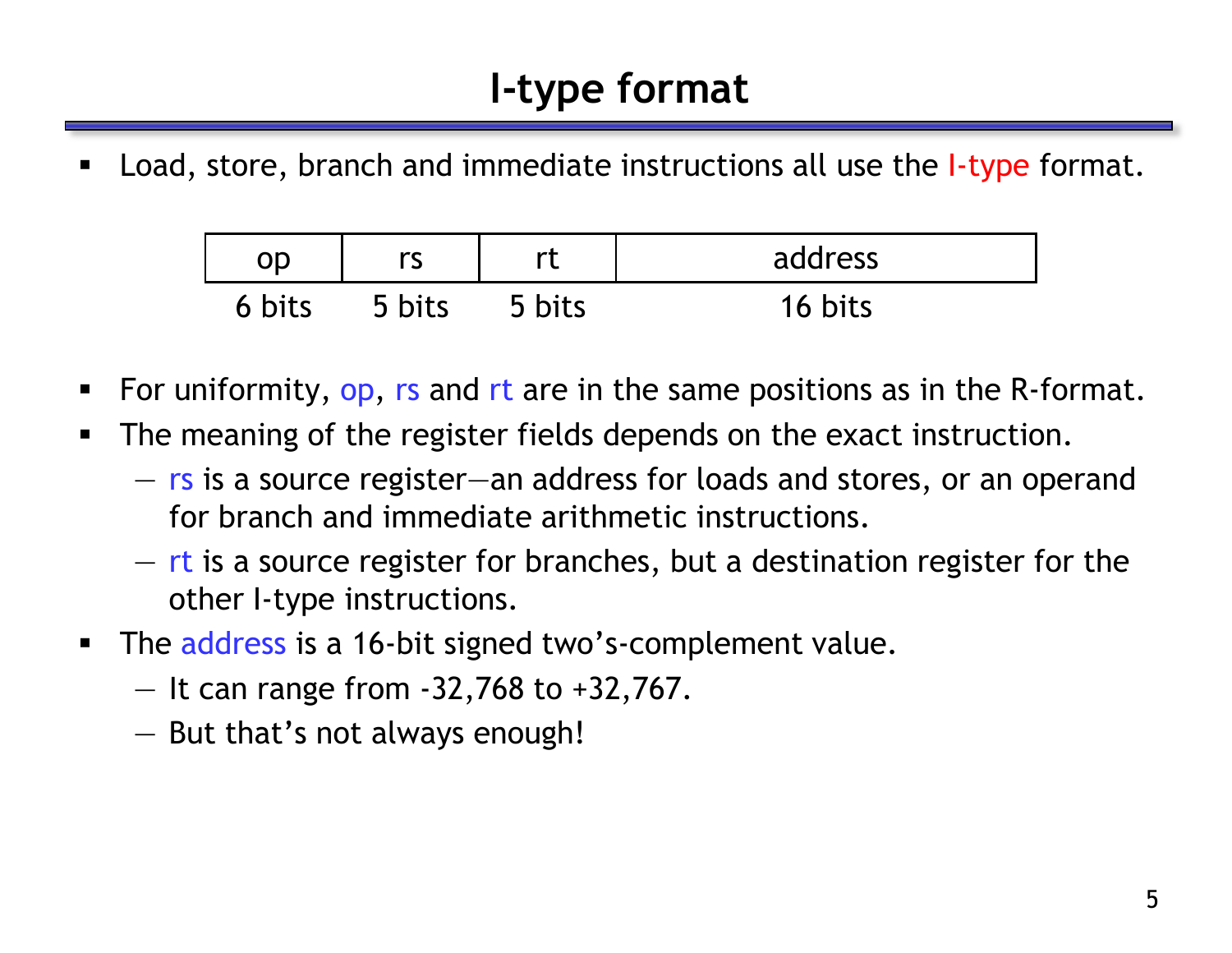#### **Larger constants**

- Larger constants can be loaded into a register 16 bits at a time.
	- $-$  The load upper immediate instruction lui loads the highest 16 bits of a register with a constant, and clears the lowest 16 bits to 0s.
	- $-$  An immediate logical OR, ori, then sets the lower 16 bits.
- To load the 32-bit value 0000 0000 0011 1101 0000 1001 0000 0000:

 $l$ ui \$s0, 0x003D  $#$  \$s0 = 003D 0000 (in hex) ori  $$s0, $s0, 0 \times 0900$  #  $$s0 = 003D 0900$ 

- **This illustrates the principle of making the common case fast.** 
	- Most of the time, 16-bit constants are enough.
	- It's still possible to load 32-bit constants, but at the cost of two instructions and one temporary register.
- Pseudo-instructions may contain large constants. Assemblers including SPIM will translate such instructions correctly.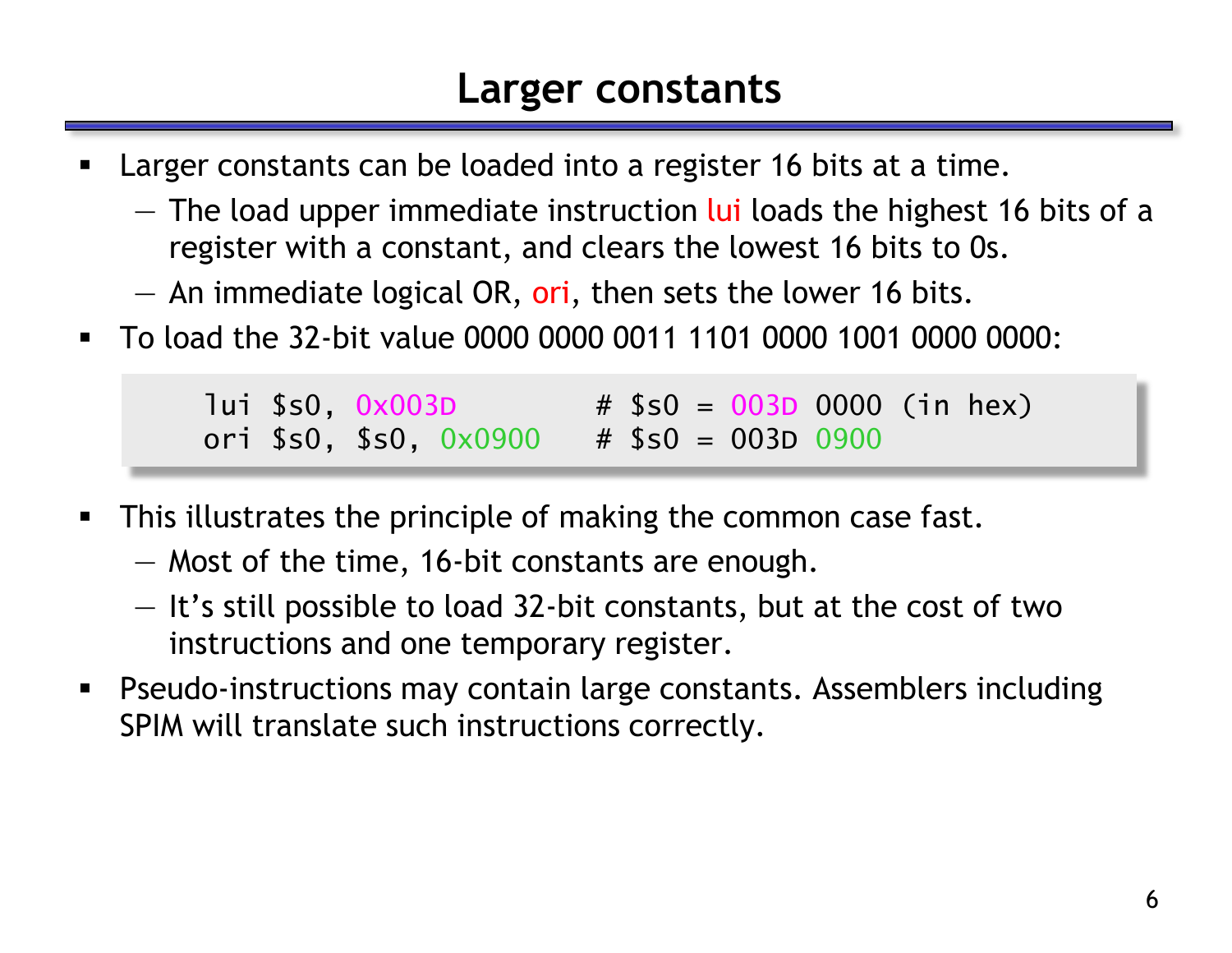- The limited 16-bit constant can present problems for accesses to global data.
- Suppose we want to load from address 0x10010004.

|  | lui \$at, 0x1001          |
|--|---------------------------|
|  | $lw$ $$t1, 0x0004 ($a t)$ |

# 0x1001 0000 # Read from Mem[0x1001 0004]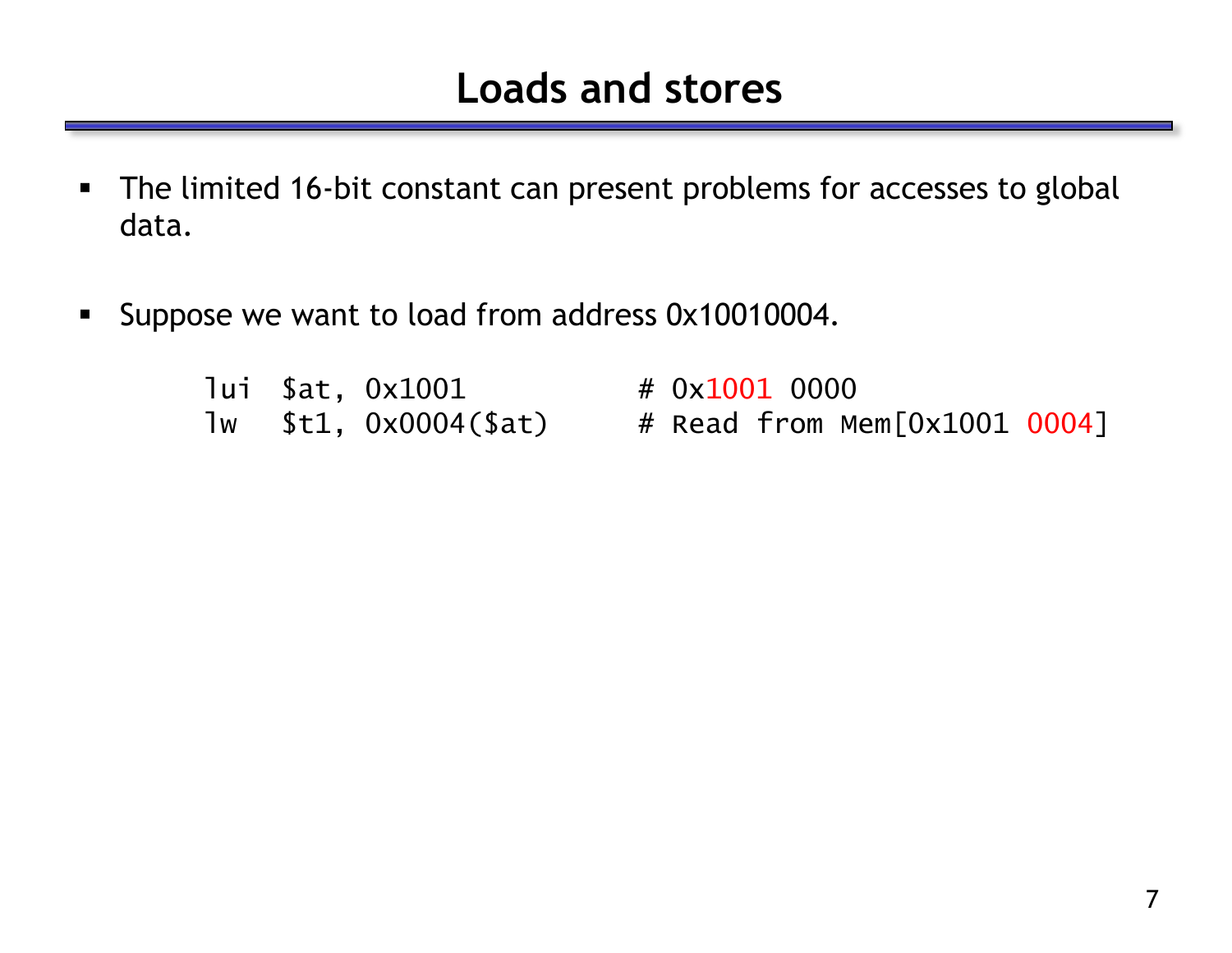### **Branches**

 For branch instructions, the constant field is not an address, but an *offset* from the current program counter (PC) to the target address.



 Since the branch target L is three *instructions* past the beq, the address field would contain 3. The whole beq instruction would be stored as:

| 000100 | 00001 | 00000 | 0000 0000 0000 0011 |
|--------|-------|-------|---------------------|
| OD     |       |       | address             |

 For some reason SPIM is off by one, so the code it produces would contain an address of 4. (But SPIM branches still execute correctly.)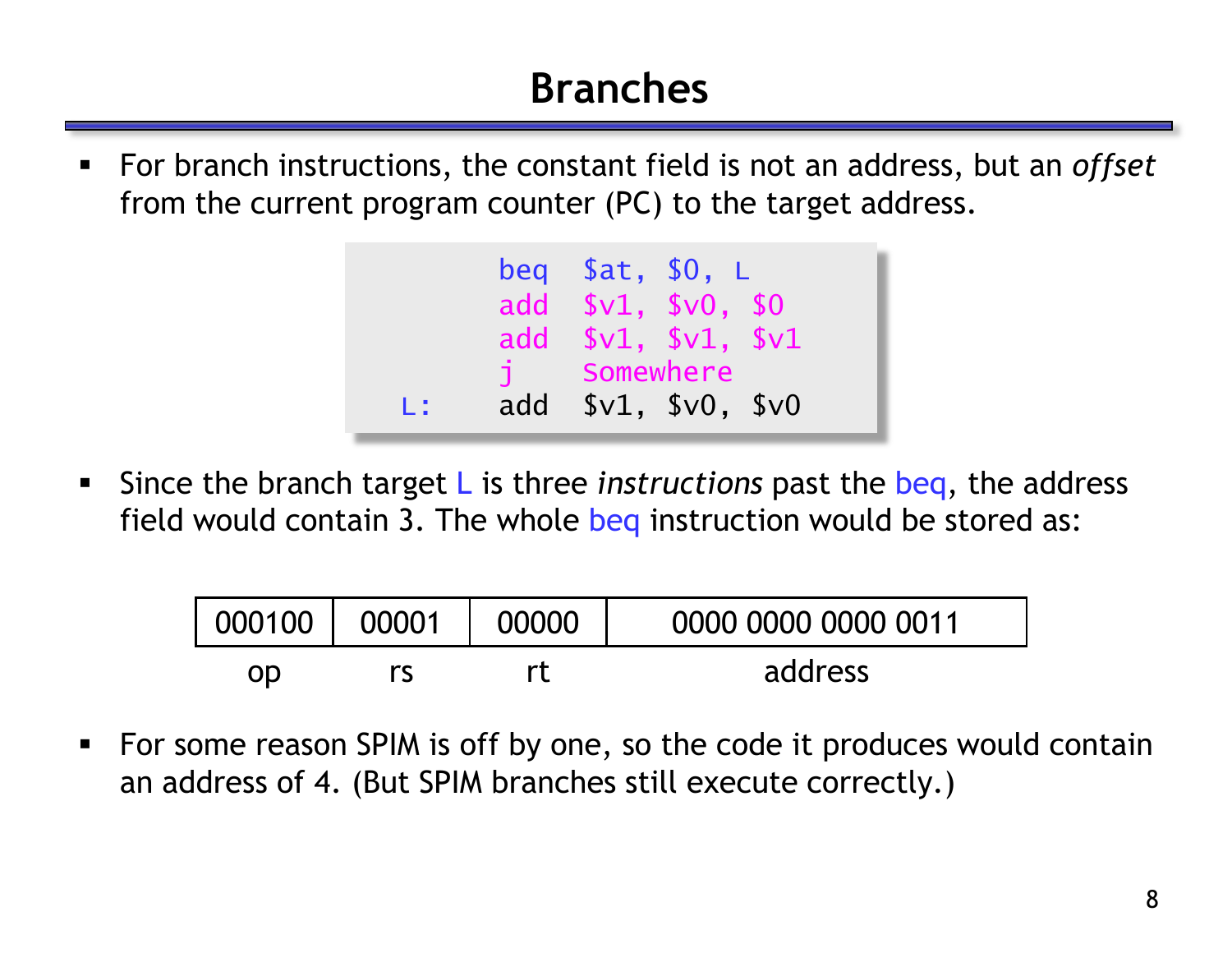#### **Larger branch constants**

- Empirical studies of real programs show that most branches go to targets less than 32,767 instructions away—branches are mostly used in loops and conditionals, and programmers are taught to make code bodies short.
- If you do need to branch further, you can use a jump with a branch. For example, if "Far" is very far away, then the effect of:

```
beq $s0, $s1, Far
...
```
can be simulated with the following actual code.

```
bne $s0, $s1, Next
             Far
Next:
```
Again, the MIPS designers have taken care of the common case first.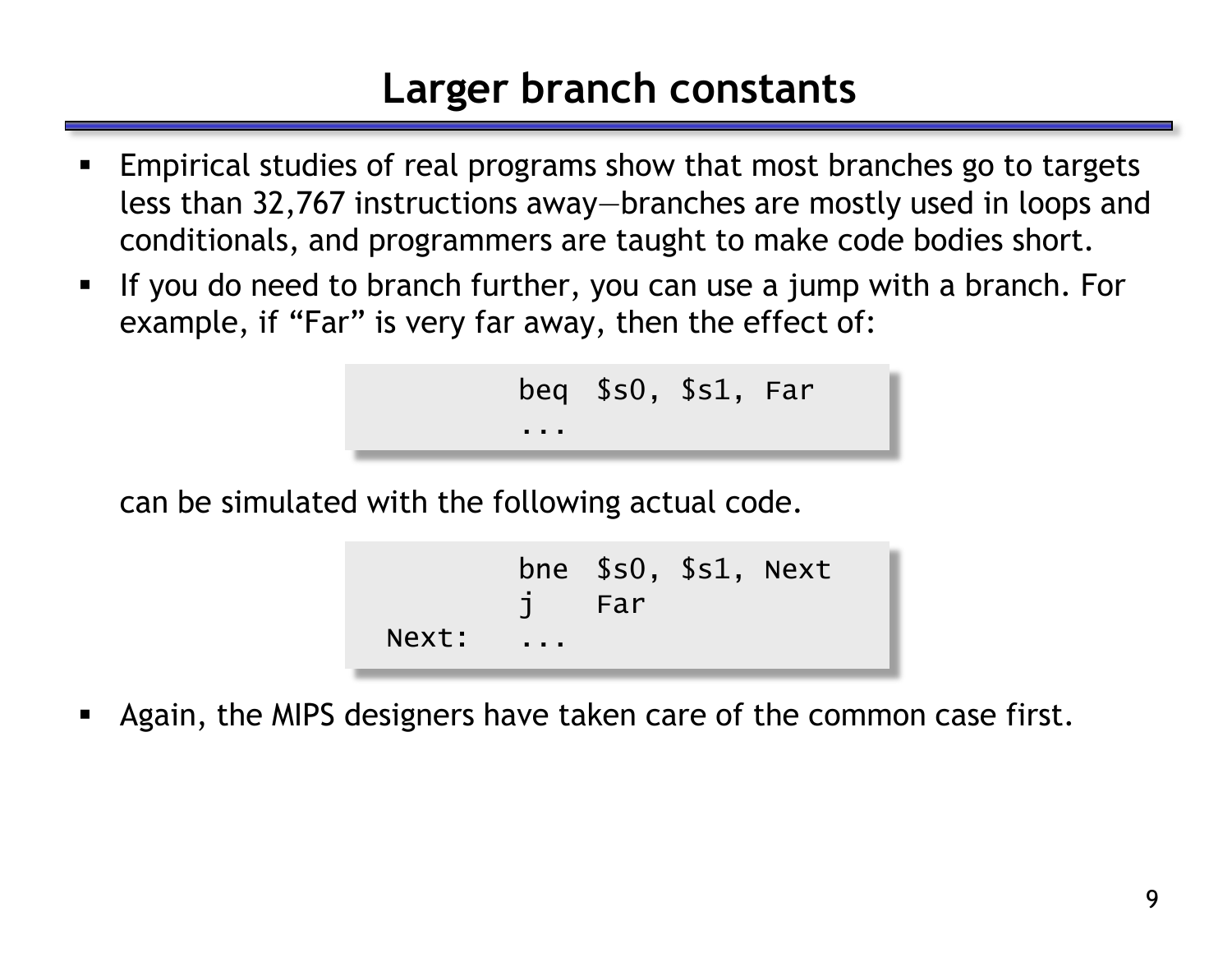#### **J-type format**

Finally, the jump instruction uses the J-type instruction format.

|        | address |
|--------|---------|
| 6 bits | 26 bits |

- The jump instruction contains a *word* address, not an offset
	- Remember that each MIPS instruction is one word long, and word addresses must be divisible by four.
	- So instead of saying "jump to address 4000," it's enough to just say "jump to instruction 1000."
	- $-$  A 26-bit address field lets you jump to any address from 0 to 2<sup>28</sup>.
		- your MP solutions had better be smaller than 256MB
- For even longer jumps, the jump register, or jr, instruction can be used.

jr \$ra # Jump to 32-bit address in register \$ra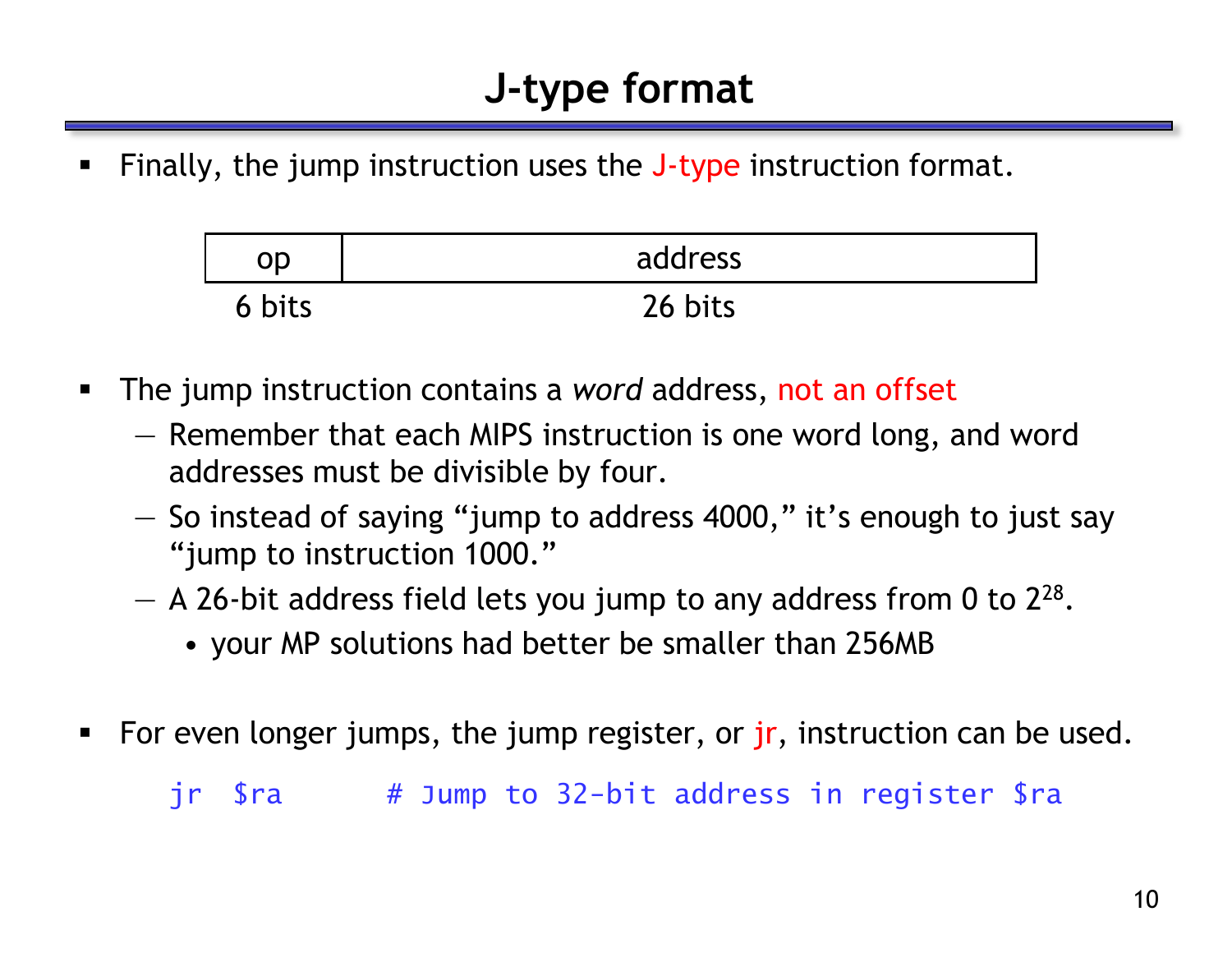### **Summary of Machine Language**

- Machine language is the binary representation of instructions: — The format in which the machine actually executes them
- **MIPS machine language is designed to simplify processor** implementation
	- Fixed length instructions
	- 3 instruction encodings: R-type, I-type, and J-type
	- Common operations fit in 1 instruction
		- Uncommon (e.g., long immediates) require more than one

|    | opcode    | T S | rd             |           | shamt   funct |
|----|-----------|-----|----------------|-----------|---------------|
|    | ' opcode: |     |                | immediate |               |
| J. | opcode    |     | target address |           |               |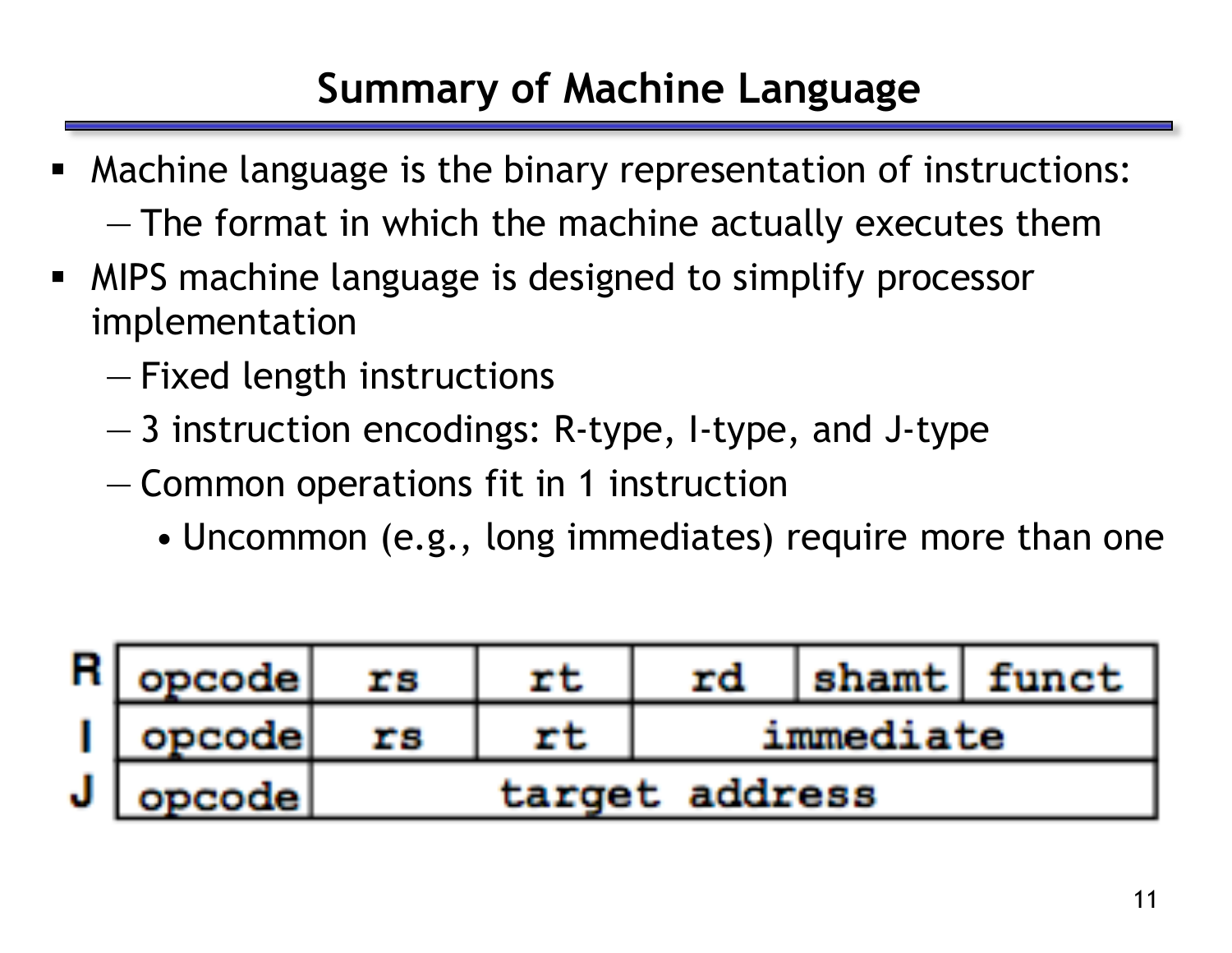How do we convert 1s and 0s to assembly language and to C code?

```
Machine language \rightarrow assembly \rightarrow C?
```
For each 32 bits:

- 1. Look at opcode to distinguish between R- Format, JFormat, and I-Format
- 2. Use instruction format to determine which fields exist
- 3. Write out MIPS assembly code, converting each field to name, register number/name, or decimal/hex number
- 4. Logically convert this MIPS code into valid C code. Always possible? Unique?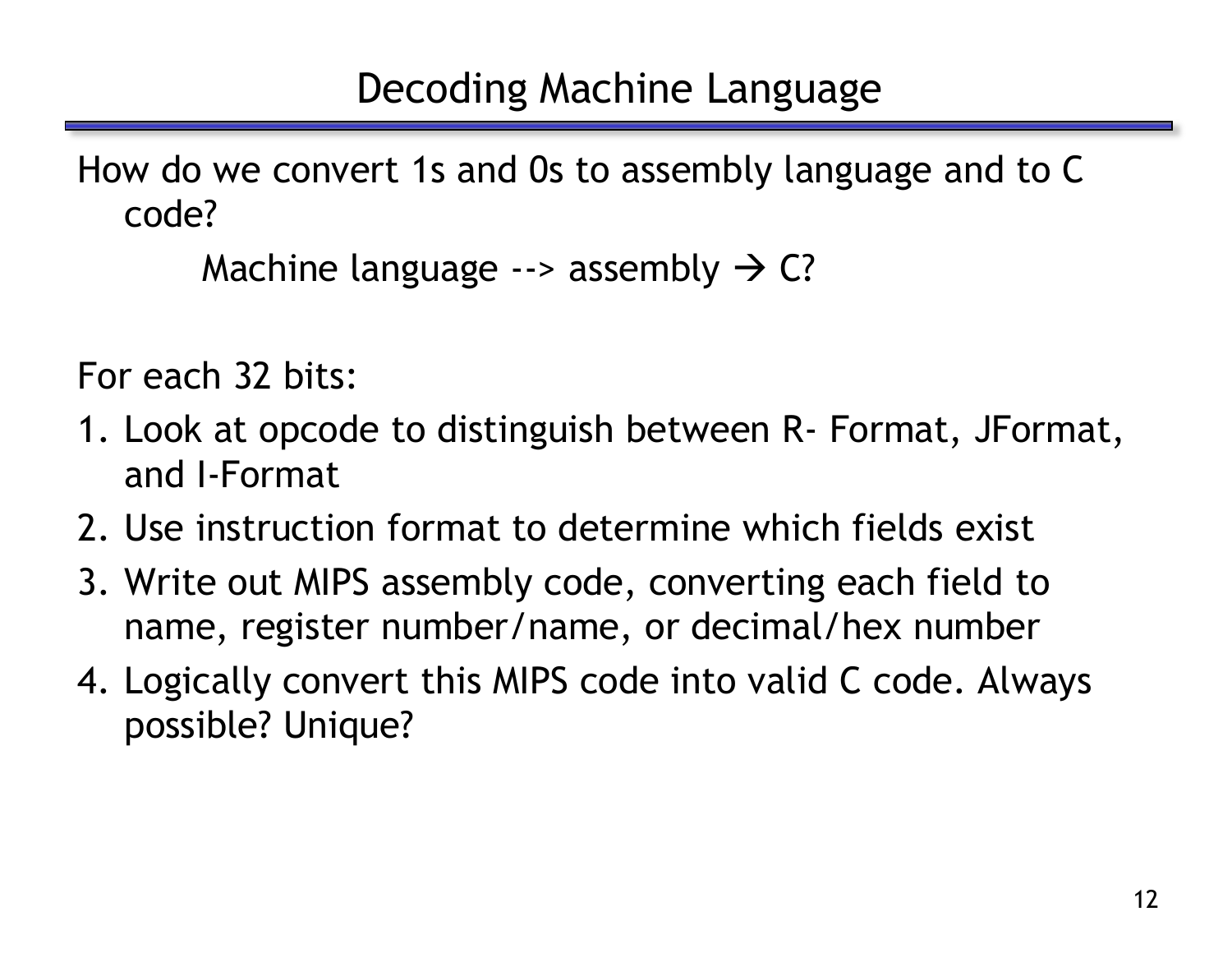■ Here are six machine language instructions in hexadecimal:

> 00001025<sub>hex</sub> 0005402A<sub>hex</sub> 11000003<sub>hex</sub> 00441020<sub>hex</sub> 20A5FFFF<sub>hex</sub> 08100001<sub>hex</sub>

- **Let the first instruction be at address 4, 194, 304**<sub>ten</sub> (0x00400000hex)
- **Next step: convert hex to binary**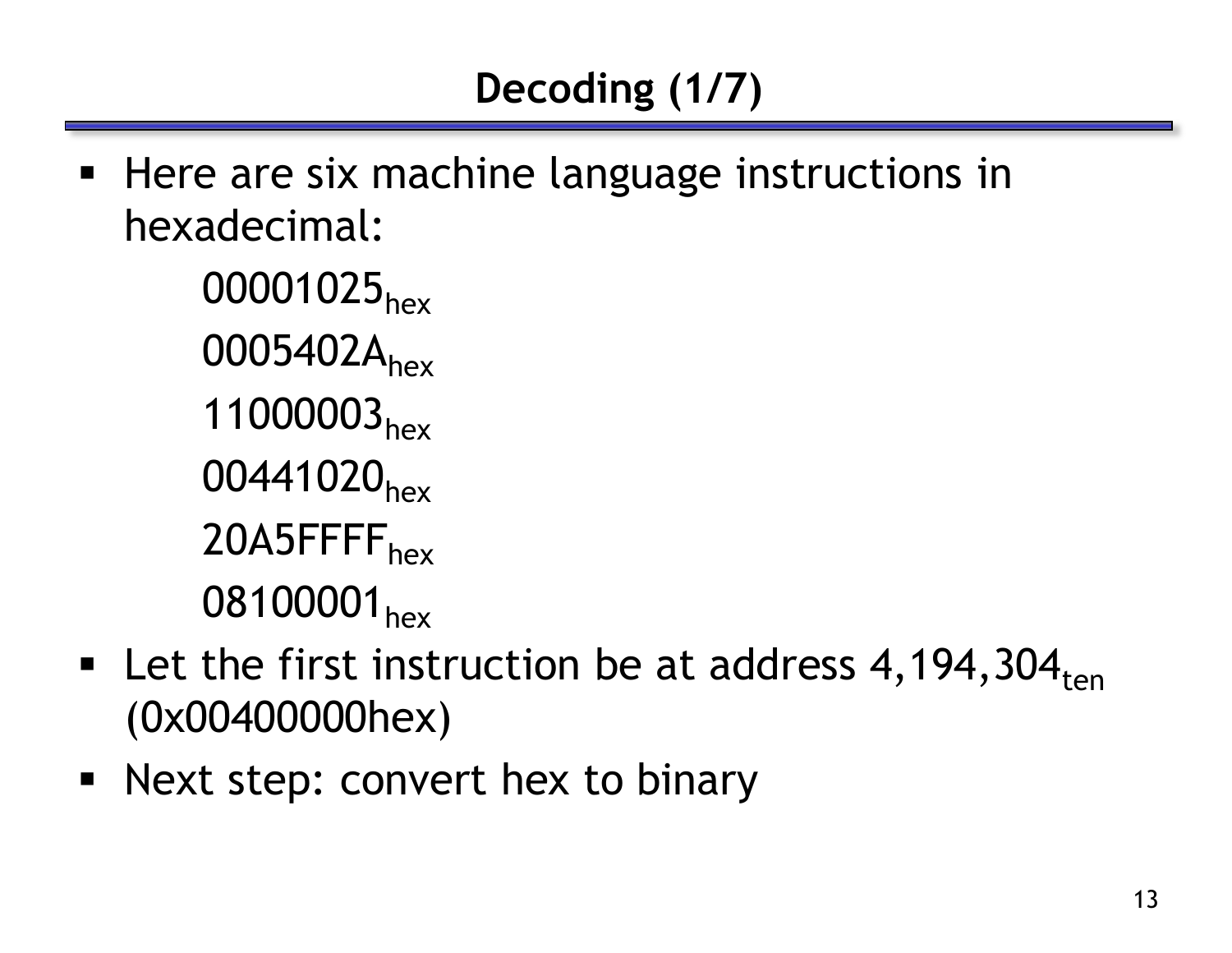- The six machine language instructions in binary:
- Next step: identify opcode and format

|   |        |    | rd             |           | shamt funct |
|---|--------|----|----------------|-----------|-------------|
|   | 4-62   | rs |                | immediate |             |
| J | 2 or 3 |    | target address |           |             |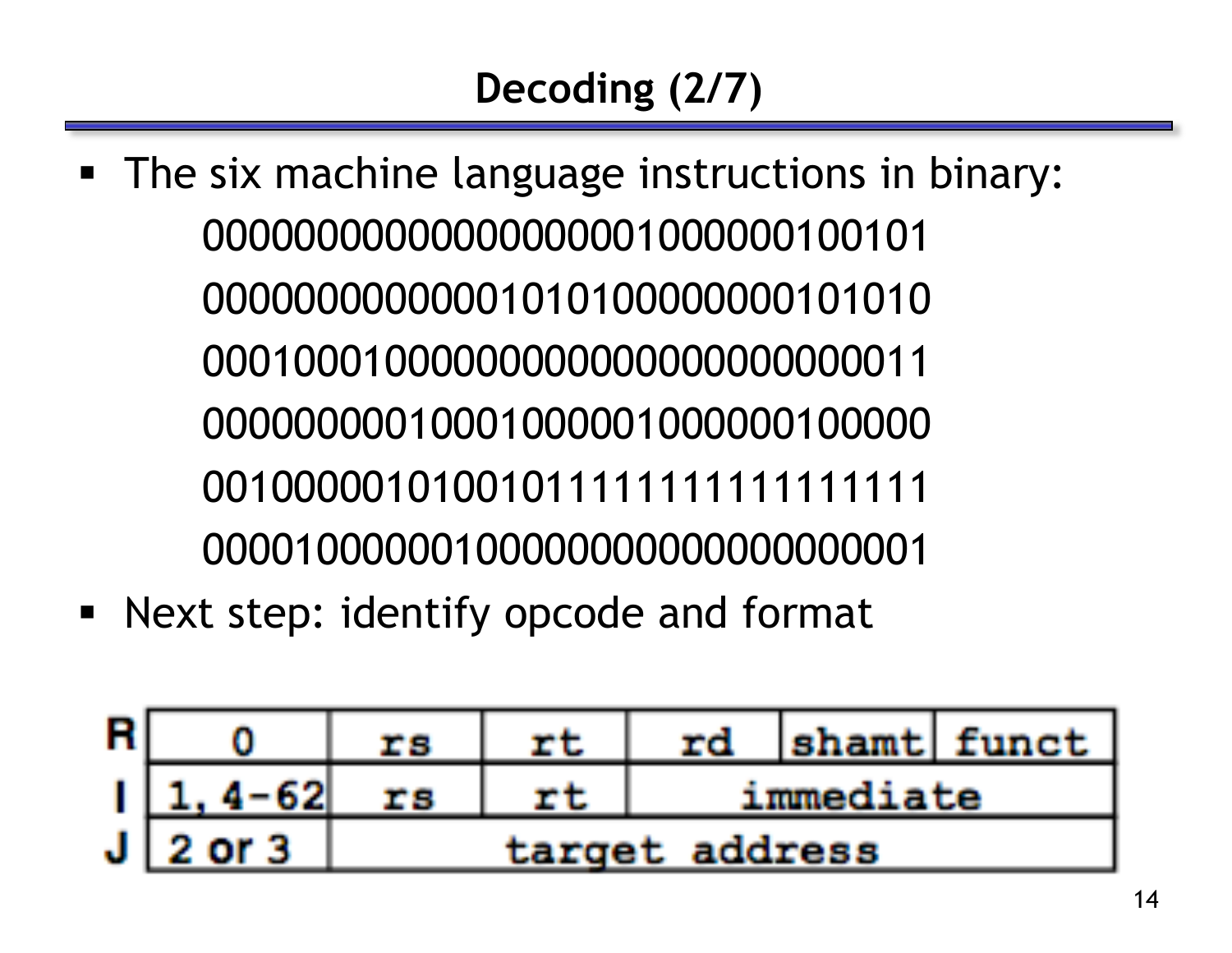- Select the opcode (first 6 bits) to determine the format: 000000 00000 00000 00010 00000 100101 000000 00000 00101 01000 00000 101010 000100 01000 00000 00000 00000 000011 000000 00010 00100 00010 00000 100000 001000 00101 00101 11111 11111 111111 000010 00000 10000 00000 00000 000001
- Look at opcode: 0 means R-Format, 2 or 3 mean J-Format, otherwise I-Format
- Next step: separation of fields R R I R I J Format:

|   |               |    | rd             |           | shamt  funct |
|---|---------------|----|----------------|-----------|--------------|
|   | $4 - 621$     | ma |                | immediate |              |
| J | <b>2 or 3</b> |    | target address |           |              |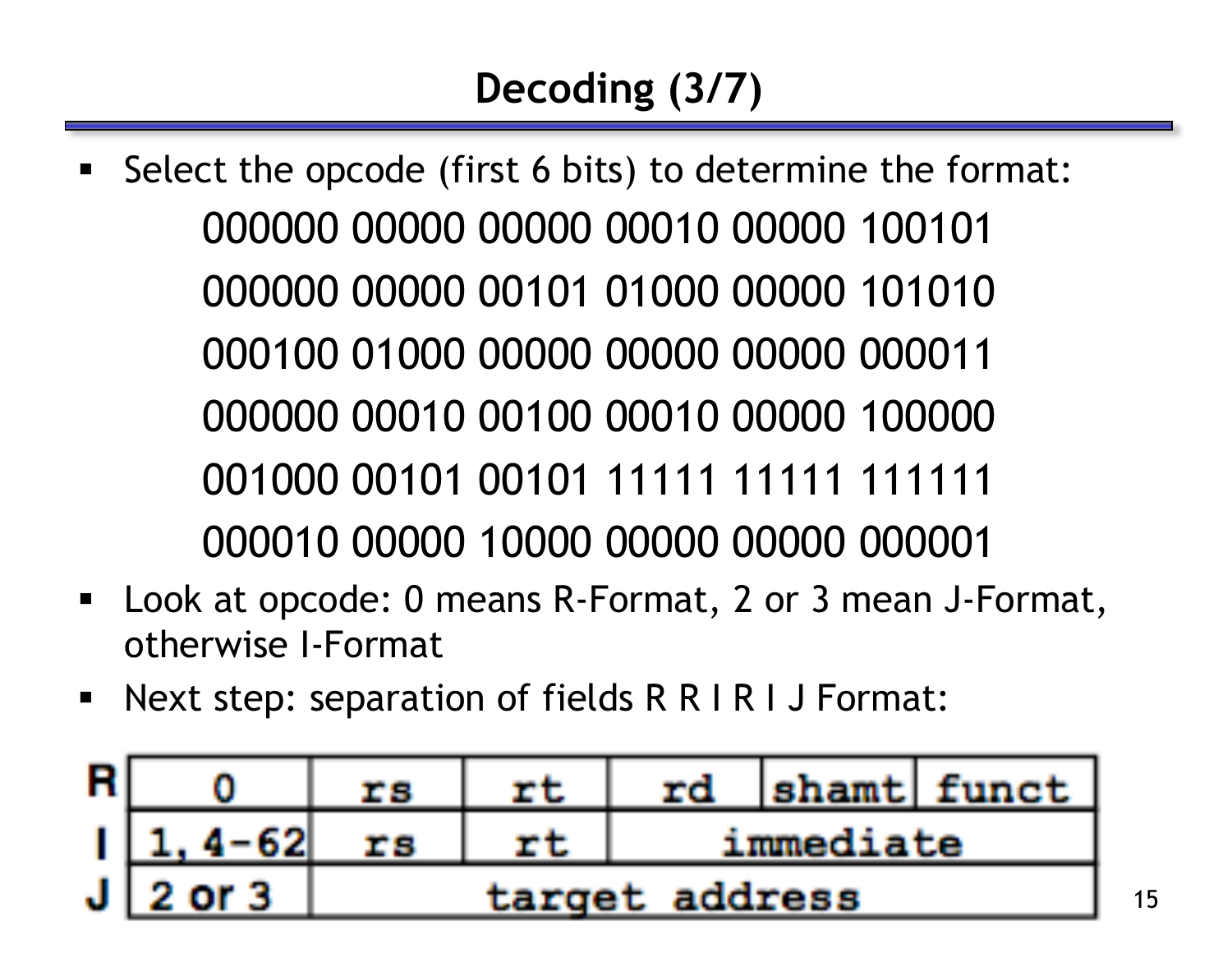Fields separated based on format/opcode:

#### Format:

| R  |   |    |          | 27 |
|----|---|----|----------|----|
| R  |   |    |          | 49 |
|    |   |    |          |    |
| Ħ  |   |    |          | 39 |
|    | 5 | H. |          |    |
| ٦J |   |    | ,048,577 |    |

 Next step: translate ("disassemble") MIPS assembly instructions R R I R I J Format: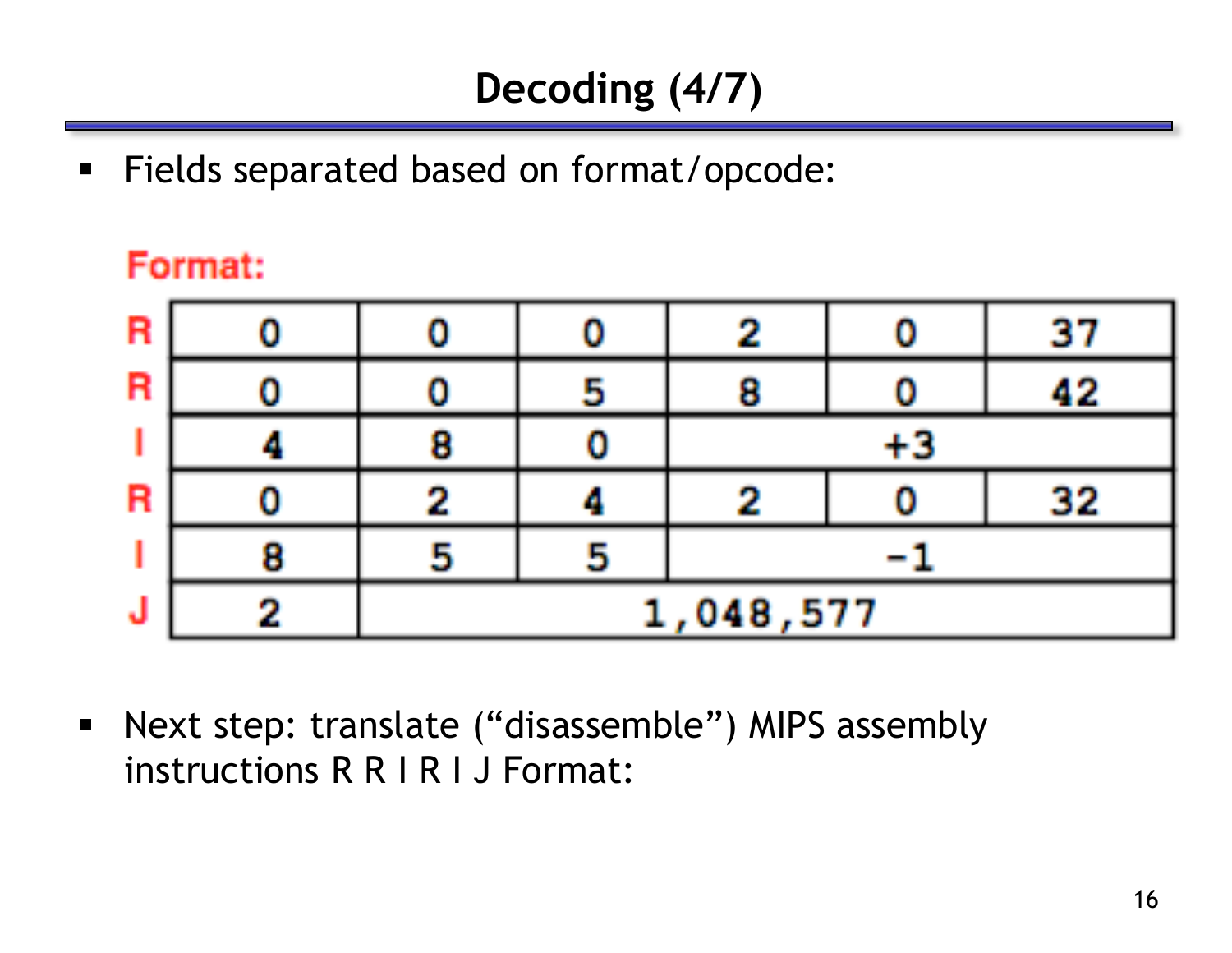- MIPS Assembly (Part 1):
- Address: Assembly instructions:

| 0x00400000 | <b>or</b>    | \$2, \$0, \$0     |
|------------|--------------|-------------------|
| 0x00400004 | slt          | \$8, \$0, \$5     |
| 0x00400008 | beg          | \$8,50,3          |
| 0x0040000c |              | add \$2, \$2, \$4 |
| 0x00400010 |              | addi \$5,\$5,-1   |
| 0x00400014 | $\mathbf{i}$ | 0x100001          |

■ Better solution: translate to more meaningful MIPS instructions (fix the branch/jump and add labels, registers)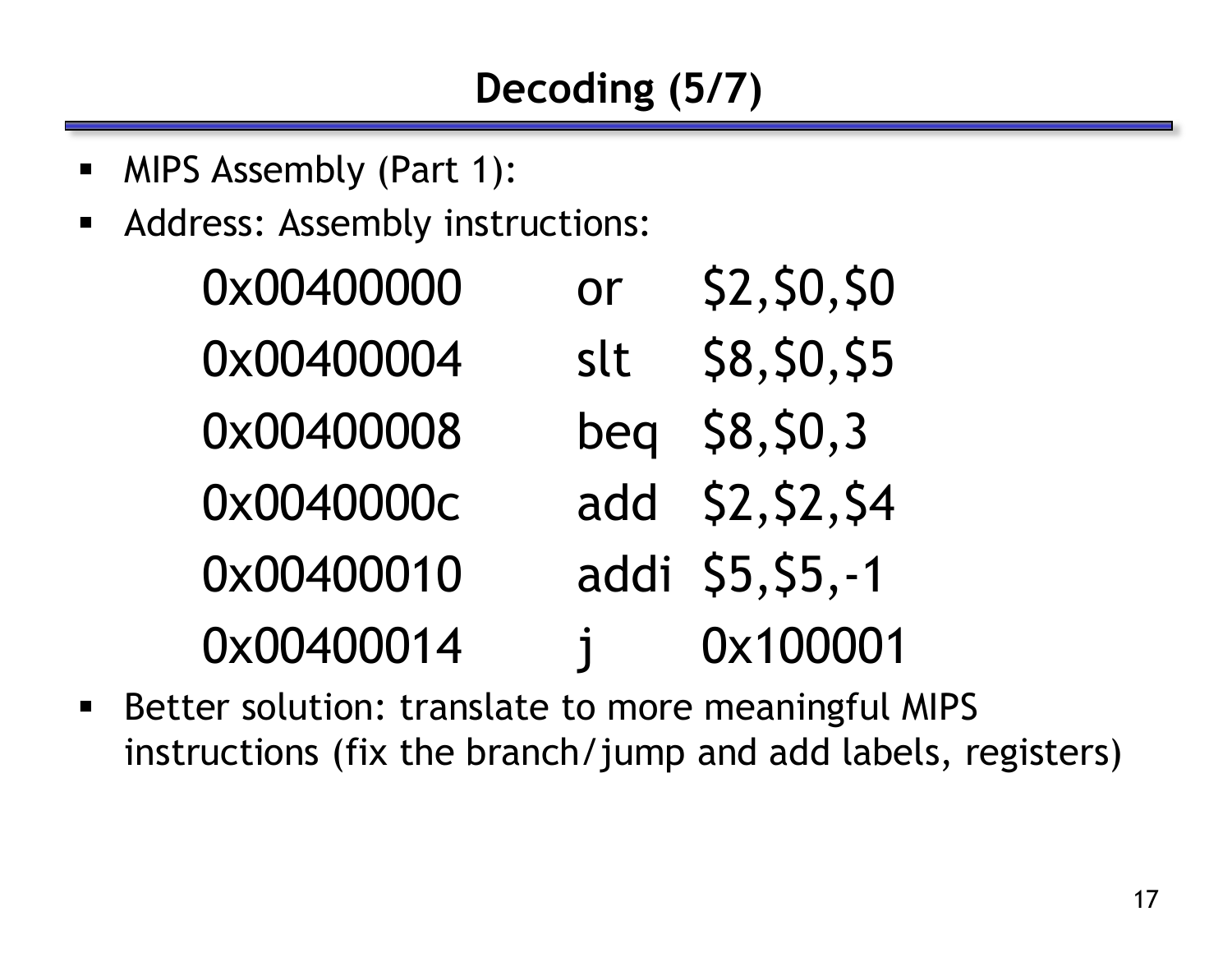MIPS Assembly (Part 2):

```
or $v0,$0,$0
Loop: slt $t0,$0,$a1
          beq $t0,$0,Exit
          add $v0,$v0,$a0
          addi $a1, $a1, -1
          j Loop
```
## Exit:

Next step: translate to C code (must be creative!)